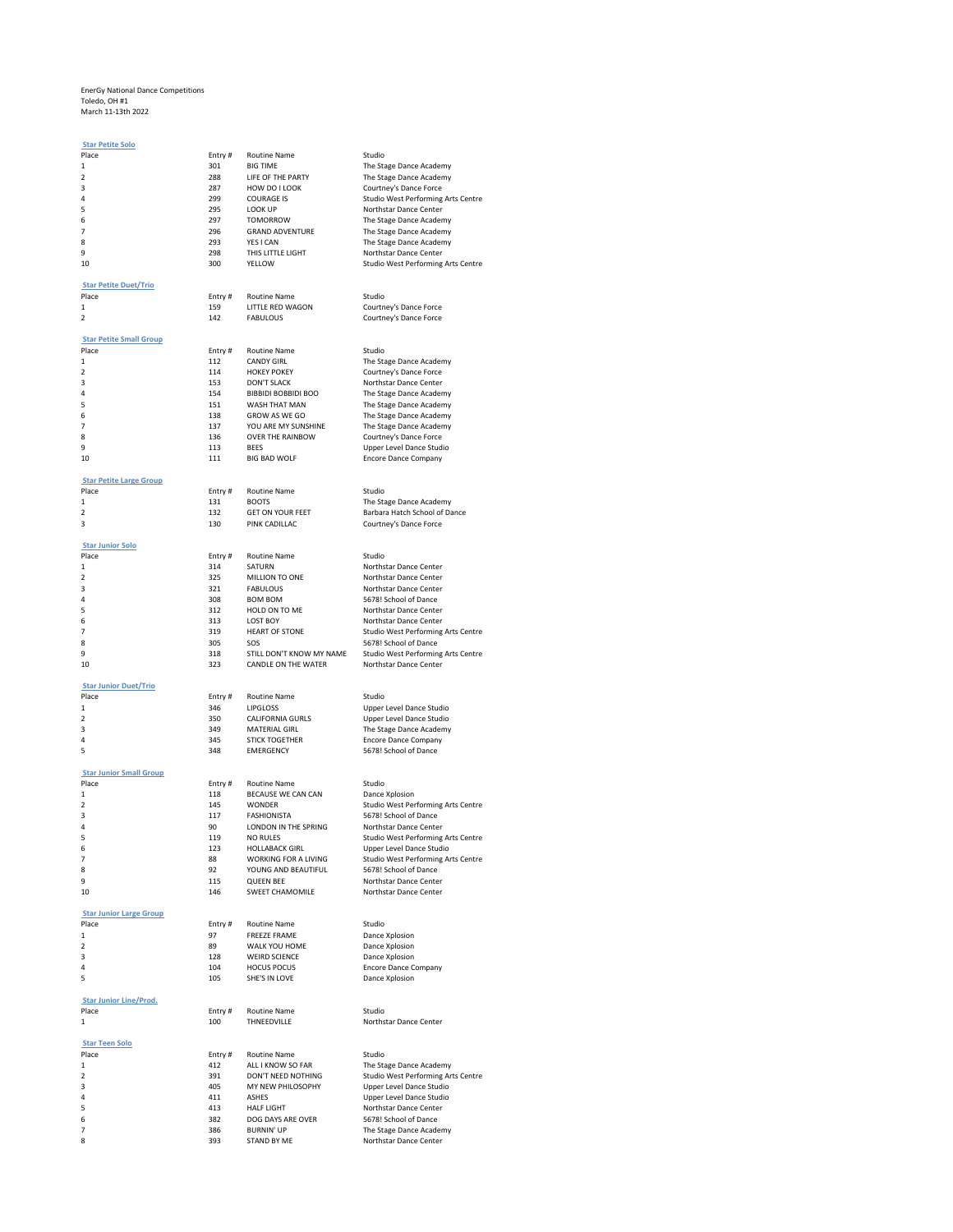| 9                                       | 376                     | ON TOP OF THE WORLD                      | Dance Xplosion                                                                |
|-----------------------------------------|-------------------------|------------------------------------------|-------------------------------------------------------------------------------|
| 10                                      | 378                     | PRETTY MUSIC                             | Encore Dance Company                                                          |
| <b>Star Teen Duet/Trio</b>              |                         |                                          |                                                                               |
| Place                                   | Entry#                  | <b>Routine Name</b>                      | Studio                                                                        |
| 1                                       | 244                     | <b>POWERPUFF GIRLS</b>                   | <b>Encore Dance Company</b>                                                   |
| 2                                       | 236                     | <b>BLACKPINK</b>                         | <b>Encore Dance Company</b>                                                   |
| з                                       | 232                     | <b>BLACK &amp; GOLD</b>                  | Upper Level Dance Studio                                                      |
| <b>Star Teen Small Group</b>            |                         |                                          |                                                                               |
| Place                                   | Entry#                  | Routine Name                             | Studio                                                                        |
| $\mathbf{1}$                            | 213                     | DREAM                                    | Courtney's Dance Force                                                        |
| 2                                       | 211                     | DANCING QUEEN                            | Northstar Dance Center                                                        |
| 3                                       | 209                     | <b>REFLECTION</b>                        | Upper Level Dance Studio                                                      |
| 4<br>5                                  | 189<br>186              | <b>MONEY</b><br>I'M BETTER               | Courtney's Dance Force<br>5678! School of Dance                               |
|                                         |                         |                                          |                                                                               |
| <b>Star Teen Large Group</b>            |                         |                                          |                                                                               |
| Place                                   | Entry#                  | Routine Name                             | Studio                                                                        |
| 1                                       | 191                     | ALIVE                                    | Studio West Performing Arts Centre                                            |
| <b>Star Teen Line/Production</b>        |                         |                                          |                                                                               |
| Place                                   | Entry #                 | <b>Routine Name</b>                      | Studio                                                                        |
| 1                                       | 183                     | MONSTERS INC                             | Courtney's Dance Force                                                        |
|                                         |                         |                                          |                                                                               |
| <b>Star Senior Solo</b>                 |                         |                                          |                                                                               |
| Place<br>1                              | Entry #<br>$\mathbf{1}$ | Routine Name<br><b>BEGGIN'</b>           | Studio<br>Northstar Dance Center                                              |
| $\overline{2}$                          | 3                       | <b>BRAVE</b>                             | Northstar Dance Center                                                        |
| з                                       | $\overline{7}$          | WALK THROUGH THE FIRE                    | <b>Encore Dance Company</b>                                                   |
| 4                                       | 5                       | <b>LOVE STORY</b>                        | Northstar Dance Center                                                        |
| 5                                       | 6                       | EVERYBODY'S WATCHING ME                  | <b>Encore Dance Company</b>                                                   |
| 6<br>7                                  | 10<br>11                | LOST<br><b>IDK YOU YET</b>               | <b>Encore Dance Company</b><br>Northstar Dance Center                         |
| 8                                       | 14                      | IF MY FRIENDS COULD SEE ME               | <b>Encore Dance Company</b>                                                   |
| 9                                       | 13                      | RICH, FAMOUS, AND POWERFUL               | <b>Encore Dance Company</b>                                                   |
| 10                                      | 2                       | <b>BURNING UP</b>                        | <b>Eclipse Dance Collective</b>                                               |
|                                         |                         |                                          |                                                                               |
| <b>Star Senior Duet/Trio</b><br>Place   | Entry #                 | <b>Routine Name</b>                      | Studio                                                                        |
| 1                                       | 235                     | NAILS, HAIR, HIPS, HEELS                 | <b>Encore Dance Company</b>                                                   |
| 2                                       | 247                     | <b>STAR WARS</b>                         | Encore Dance Company                                                          |
|                                         |                         |                                          |                                                                               |
| <b>Star Senior Small Group</b><br>Place |                         |                                          | Studio                                                                        |
| 1                                       | Entry#<br>399           | Routine Name<br>KILL OF THE NIGHT        | <b>Encore Dance Company</b>                                                   |
|                                         |                         |                                          |                                                                               |
| <b>Power Junior Solo</b>                |                         |                                          |                                                                               |
| Place                                   | Entry #                 | Routine Name                             | Studio                                                                        |
| 1<br>2                                  | 330<br>340              | TO THIS DAY<br><b>CLOCKWORK</b>          | Northstar Dance Center<br>Northstar Dance Center                              |
| 3                                       | 338                     | ALWAYS SEARCHING                         | The Turning Pointe a School for the Performing Arts                           |
| 4                                       | 317                     | <b>GHOST</b>                             | The Stage Dance Academy                                                       |
| 5                                       | 341                     | <b>BEETLEJUICE</b>                       | Courtney's Dance Force                                                        |
| 6                                       | 328                     | SHATTER ME                               | The Stage Dance Academy                                                       |
| 7<br>8                                  | 342<br>336              | FI ASHI IGHT<br><b>BRAVE</b>             | Northstar Dance Center<br>The Turning Pointe a School for the Performing Arts |
| 9                                       | 327                     | <b>RULE THE WORLD</b>                    | Northstar Dance Center                                                        |
| 10                                      | 331                     | DR. JAZZ                                 | The Turning Pointe a School for the Performing Arts                           |
|                                         |                         |                                          |                                                                               |
| <b>Power Junior Duet/Trio</b>           |                         |                                          |                                                                               |
| Place<br>$\mathbf{1}$                   | Entry#<br>354           | <b>Routine Name</b><br><b>HAPPY FEET</b> | Studio<br>The Turning Pointe a School for the Performing Arts                 |
| 2                                       | 352                     | <b>BREAKOUT</b>                          | Courtney's Dance Force                                                        |
|                                         | 36U                     | YOU WEAR IT WELL                         | Barbara Hatch School of Dance                                                 |
|                                         |                         |                                          |                                                                               |
| <b>Power Junior Small Group</b>         |                         |                                          |                                                                               |
| Place<br>1                              | Entry#<br>93            | <b>Routine Name</b><br><b>BREATHE</b>    | Studio<br>The Stage Dance Academy                                             |
| 2                                       | 122                     | RAMALAMA                                 | Northstar Dance Center                                                        |
| 3                                       | 107                     | <b>THROWBACK</b>                         | Courtney's Dance Force                                                        |
| 4                                       | 116                     | AIN'T NO OTHER MAN                       | The Stage Dance Academy                                                       |
| 5                                       | 121                     | LET'S GO                                 | Dance Dimensions by Jen Naso                                                  |
| 6                                       | 358                     | TURN TO STONE                            | Courtney's Dance Force                                                        |
| <b>Power Junior Large Group</b>         |                         |                                          |                                                                               |
| Place                                   | Entry #                 | <b>Routine Name</b>                      | Studio                                                                        |
| 1                                       | 156                     | <b>BILLS</b>                             | Dance Dimensions by Jen Naso                                                  |
| 2                                       | 127                     | VOGUE                                    | Dance Dimensions by Jen Naso<br>Dance Dimensions by Jen Naso                  |
| 3<br>4                                  | 155<br>95               | LITTLE MONSTERS<br>NEVER FULLY DRESSED   | The Turning Pointe a School for the                                           |
| 5                                       | 135                     | <b>KEEP ME WARM</b>                      | The Turning Pointe a School for the                                           |
|                                         |                         |                                          |                                                                               |
| <b>Power Teen Solo</b>                  |                         |                                          |                                                                               |
| Place<br>1                              | Entry #<br>446          | Routine Name<br><b>HAPPIER</b>           | Studio<br>The Stage Dance Academy                                             |
| 2                                       | 439                     | GOLDEN                                   | Dance Xplosion                                                                |
| 3                                       | 468                     | WHO'S SIDE ARE YOU ON                    | Courtney's Dance Force                                                        |
| 4                                       | 463                     | <b>WORK IT</b>                           | Courtney's Dance Force                                                        |
| 5                                       | 441                     | S.O.S                                    | Courtney's Dance Force                                                        |
| 6<br>7                                  | 445<br>435              | ECHA PA LANTE<br>THE MOON AND BACK       | Barbara Hatch School of Dance<br>The Stage Dance Academy                      |
| 8                                       | 442                     | <b>FABULOUS</b>                          | The Turning Pointe a School for the                                           |
| 9                                       | 458                     | <b>RETAIL THERAPY</b>                    | Studio West Performing Arts Centre                                            |
| 10                                      | 461                     | <b>STAND DOWN</b>                        | Northstar Dance Center                                                        |
|                                         |                         |                                          |                                                                               |
| <b>Power Teen Duet/Trio</b>             |                         |                                          |                                                                               |
| Place                                   | Entry#                  | <b>Routine Name</b>                      | Studio                                                                        |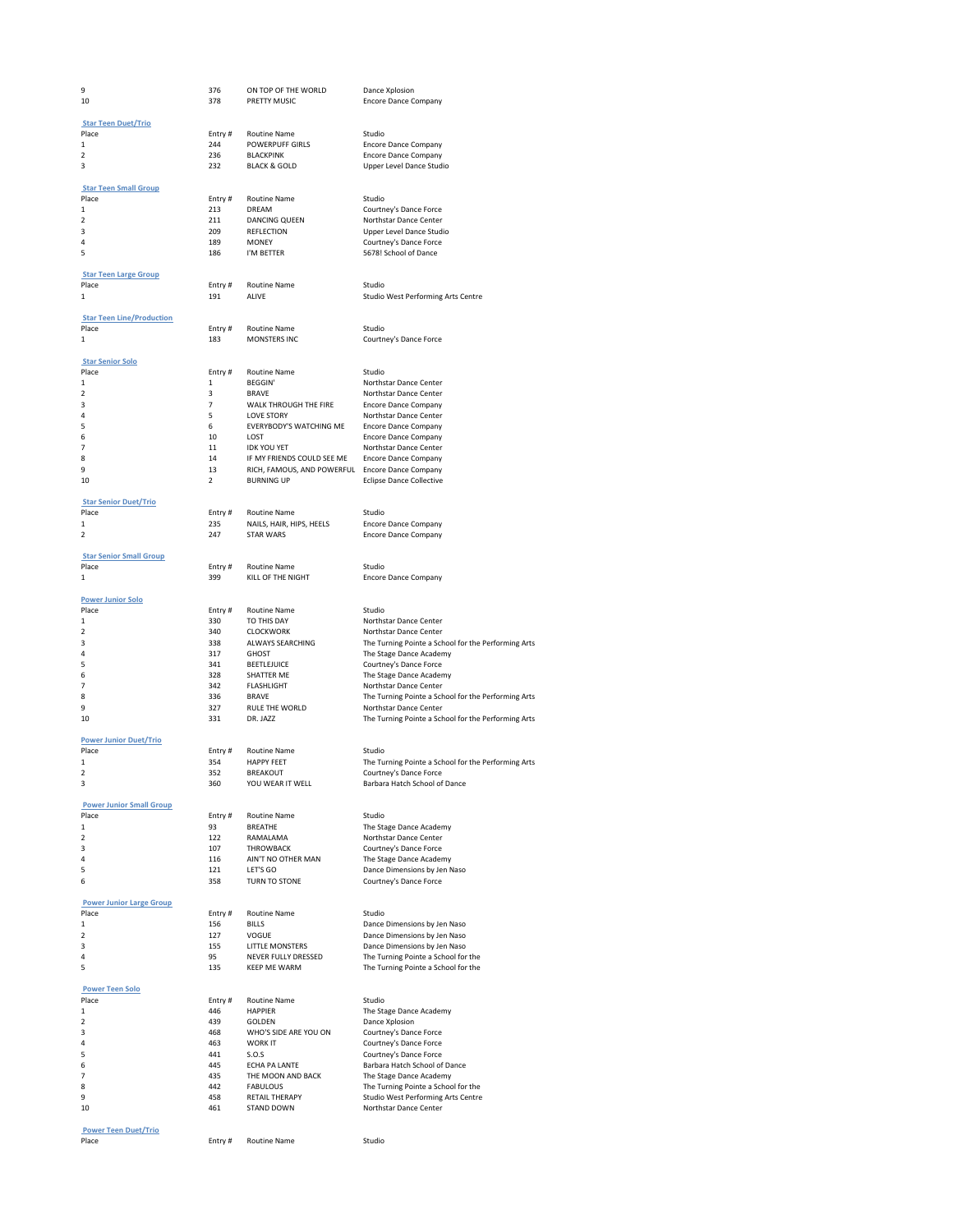| 1  | 238 | ROLL TO ME               | Dance Dimensions by Jen Naso       |
|----|-----|--------------------------|------------------------------------|
|    | 242 | SUNSET                   | The Stage Dance Academy            |
| 3  | 233 | ONE JUMP AHEAD           | Dance Dimensions by Jen Naso       |
| 4  | 245 | <b>OUR STORY</b>         | Upper Level Dance Studio           |
| 5  | 246 | LOST                     | Dance Dimensions by Jen Naso       |
| 6. | 248 | <b>TRAIN WRECK</b>       | Courtney's Dance Force             |
|    | 250 | PLAIN JANE               | Courtney's Dance Force             |
| 8  | 239 | I'VE GOT THE MUSIC IN ME | Dance Xplosion                     |
| 9  | 254 | <b>BAD DREAM</b>         | Courtney's Dance Force             |
| 10 | 251 | <b>HOLDING THE KEY</b>   | Dance Xplosion                     |
| 11 | 249 | <b>SPACES</b>            | Studio West Performing Arts Centre |
| 12 | 234 | <b>TRES DESEOS</b>       | Barbara Hatch School of Dance      |
| 13 | 241 | <b>RUBBERNECKING</b>     | Barbara Hatch School of Dance      |
| 14 | 252 | WE SHARE EVERYTHING      | <b>Eclipse Dance Collective</b>    |
| 15 | 253 | THE END OF THE LINE      | <b>Eclipse Dance Collective</b>    |

## [Power Teen Small Group](/dsv2/admin/score_list.php?events_reportsID=51)

| Place                             | Entry#     | <b>Routine Name</b>        | Studio                             |
|-----------------------------------|------------|----------------------------|------------------------------------|
| 1                                 | 195        | <b>JACK &amp; DIANE</b>    | Dance Xplosion                     |
| $\overline{\phantom{a}}$          | 196        | <b>COSMIC LOVE</b>         | Courtney's Dance Force             |
| 3                                 | 167        | DON'T STOP THE MUSIC       | Studio West Performing Arts Centre |
| 4                                 | 197        | <b>GOOD OLD DAYS</b>       | Dance Xplosion                     |
| 5                                 | 166        | <b>FERRIS WHEEL</b>        | Courtney's Dance Force             |
| 6                                 | 165        | <b>TOXIC</b>               | Barbara Hatch School of Dance      |
| $\overline{7}$                    | 173        | HOW SOON IS NOW            | Studio West Performing Arts Centre |
| 8                                 | 185        | <b>HAUS OF HOLBEIN</b>     | <b>Eclipse Dance Collective</b>    |
| 9                                 | 226        | <b>REMEMBER</b>            | Barbara Hatch School of Dance      |
| 10                                | 203        | LET ME THINK ABOUT IT      | The Stage Dance Academy            |
| 11                                | 194        | SNEAKERNIGHT               | <b>Eclipse Dance Collective</b>    |
| 12                                | 169        | WEREWOLF                   | <b>Eclipse Dance Collective</b>    |
| 13                                | 212        | <b>WILDEST DREAMS</b>      | The Stage Dance Academy            |
| 14                                | 225        | SOMEWHERE ONLY WE KNOW     | Dance Xplosion                     |
| 15                                | 161        | MY PREROGATIVE             | Eclipse Dance Collective           |
|                                   |            |                            |                                    |
| <b>Power Teen Duet/Trio</b>       |            |                            |                                    |
| Place                             | Entry#     | <b>Routine Name</b>        | Studio                             |
| 1                                 | 238        | ROLL TO ME                 | Dance Dimensions by Jen Naso       |
| $\overline{\phantom{a}}$          | 242        | SUNSET                     | The Stage Dance Academy            |
| 3                                 | 233        | ONE JUMP AHEAD             | Dance Dimensions by Jen Naso       |
| 4                                 | 245        | <b>OUR STORY</b>           | Upper Level Dance Studio           |
| 5                                 | 246        | LOST                       | Dance Dimensions by Jen Naso       |
| 6                                 | 248        | <b>TRAIN WRECK</b>         | Courtney's Dance Force             |
|                                   |            |                            |                                    |
| 7<br>8                            | 250<br>239 | PLAIN JANE                 | Courtney's Dance Force             |
|                                   |            | I'VE GOT THE MUSIC IN ME   | Dance Xplosion                     |
| 9                                 | 254        | <b>BAD DREAM</b>           | Courtney's Dance Force             |
| 10                                | 251        | HOLDING THE KEY            | Dance Xplosion                     |
|                                   |            |                            |                                    |
| <b>Power Teen Small Group</b>     |            |                            |                                    |
| Place                             | Entry#     | Routine Name               | Studio                             |
| 1                                 | 195        | <b>JACK &amp; DIANE</b>    | Dance Xplosion                     |
| $\overline{2}$                    | 196        | <b>COSMIC LOVE</b>         | Courtney's Dance Force             |
| 3                                 | 167        | DON'T STOP THE MUSIC       | Studio West Performing Arts Centre |
| 4                                 | 197        | <b>GOOD OLD DAYS</b>       | Dance Xplosion                     |
| 5                                 | 166        | <b>FERRIS WHEEL</b>        | Courtney's Dance Force             |
| 6                                 | 165        | <b>TOXIC</b>               | Barbara Hatch School of Dance      |
| 7                                 | 173        | HOW SOON IS NOW            | Studio West Performing Arts Centre |
| 8                                 | 185        | HAUS OF HOLBEIN            | <b>Eclipse Dance Collective</b>    |
| 9                                 | 336        | REMEMBER                   | Barbara Hatch School of Dance      |
| 10                                | 203        | LET ME THINK ABOUT IT      | The Stage Dance Academy            |
|                                   |            |                            |                                    |
| <b>Power Teen Large Group</b>     |            |                            |                                    |
| Place                             | Entry#     | <b>Routine Name</b>        | Studio                             |
| 1                                 | 206        | VARSITY                    | Courtney's Dance Force             |
| $\overline{\phantom{a}}$          | 172        | <b>BOTTOM OF THE RIVER</b> | Courtney's Dance Force             |
| 3                                 | 201        | LITTLE BIRD                | Dance Xplosion                     |
| 4                                 | 171        | MISSY                      | The Stage Dance Academy            |
| 5                                 | 178        | VOGUE                      | The Stage Dance Academy            |
|                                   |            |                            |                                    |
| <b>Power Teen Line/Production</b> |            |                            |                                    |
| Place                             | Entry#     | <b>Routine Name</b>        | Studio                             |
| 1                                 | 215        | <b>FOOTLOOSE</b>           | Dance Xplosion                     |
|                                   |            |                            |                                    |
| <b>Power Senior Solo</b>          |            |                            |                                    |
| Place                             | Entry#     | Routine Name               | Studio                             |
| 1                                 | 43         | SHOT ME DOWN               | Northstar Dance Center             |
| 2                                 | 54         | LEAVING MY LOVE BEHIND     | Dance Xplosion                     |
| 3                                 | 49         | LOVE ME OR LEAVE ME        | Northstar Dance Center             |
| 4                                 |            |                            |                                    |
|                                   |            |                            |                                    |
|                                   | 24         | STAY                       | Studio West Performing Arts Centre |
| 5                                 | 37         | MOVE ME                    | Studio West Performing Arts Centre |
| 6                                 | 47         | BREEZE                     | Northstar Dance Center             |
| 7                                 | 18         | <b>LIPSIDE DOWN</b>        | Dance Xplosion                     |
| 8                                 | 36         | <b>BETTER DAYS</b>         | <b>Upper Level Dance Studio</b>    |
| 9                                 | 19         | LIGHTS                     | Studio West Performing Arts Centre |
| 10                                | 51         | <b>BLOODLINE</b>           | Studio West Performing Arts Centre |
|                                   |            |                            |                                    |
| <b>Power Senior Duet/Trio</b>     |            |                            |                                    |
| Place                             | Entry#     | <b>Routine Name</b>        | Studio                             |
| 1                                 | 258        | <b>HOLD BACK THE RIVER</b> | Dance Xplosion                     |
| $\mathcal{P}$                     | 255        | LA LA LA                   | <b>Eclipse Dance Collective</b>    |
|                                   |            |                            |                                    |
| <b>Power Senior Small Group</b>   |            |                            |                                    |
| Place                             | Entry#     | <b>Routine Name</b>        | Studio                             |
| 1                                 | 362        | <b>BREAK TIME</b>          | Studio West Performing Arts Centre |
| 2                                 | 402        | THE FRESHMEN               | Studio West Performing Arts Centre |
| 3                                 | 388        | <b>FALLING UP</b>          | Dance Xplosion                     |
| 4                                 | 404        | SHE USE TO BE MINE         | Dance Xplosion                     |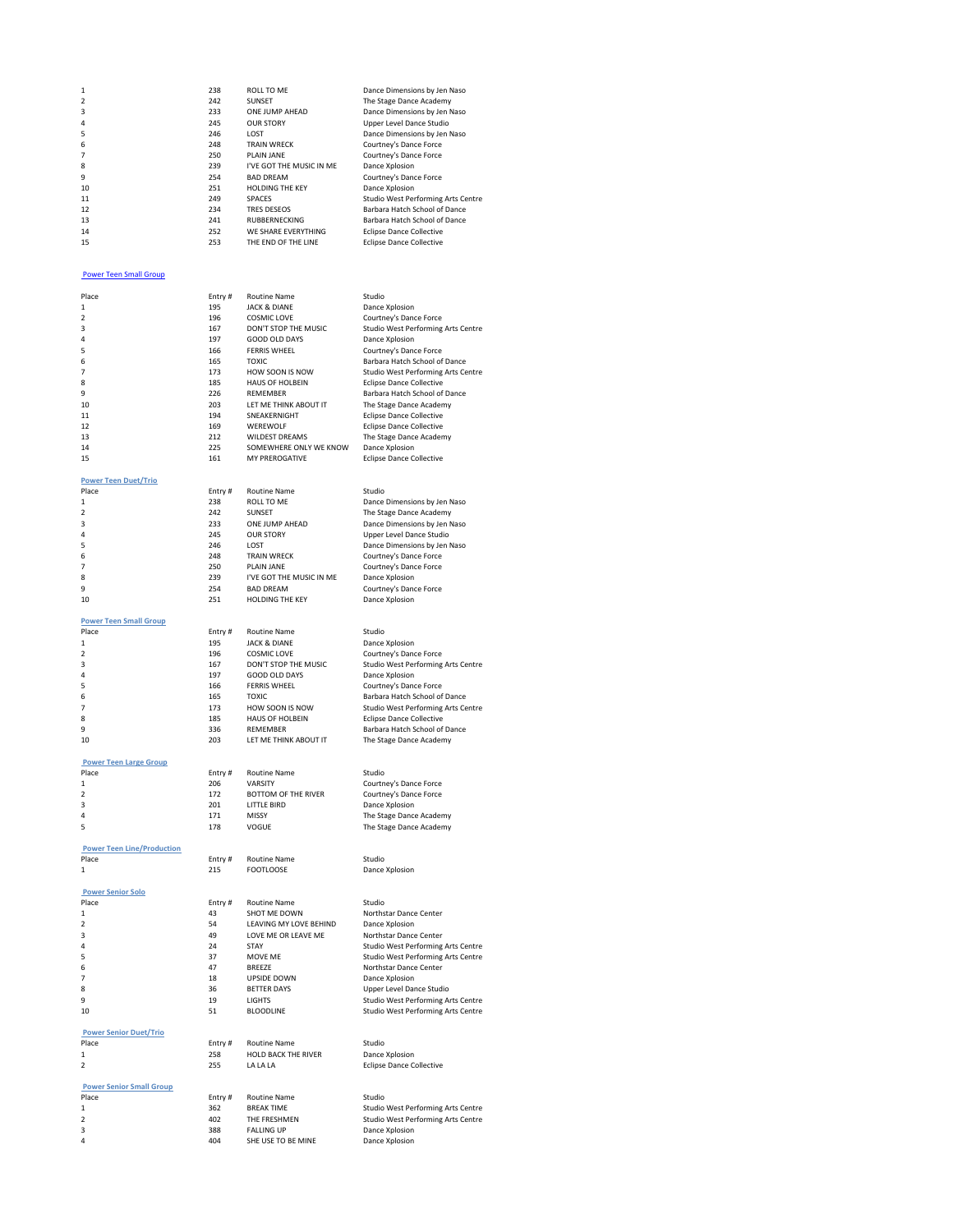| 5                                  | 420           | HIS SONG                                       | Studio West Performing Arts Centre                                   |
|------------------------------------|---------------|------------------------------------------------|----------------------------------------------------------------------|
| <b>Power Senior Large Group</b>    |               |                                                |                                                                      |
| Place                              | Entry#        | <b>Routine Name</b>                            | Studio                                                               |
| $\mathbf{1}$                       | 425           | ON THE FLOOR                                   | Dance Xplosion                                                       |
| $\overline{\phantom{a}}$           | 432           | CONSTELLATIONS                                 | Dance Xplosion                                                       |
| <b>Energy Junior Solo</b>          |               |                                                |                                                                      |
| Place                              | Entry#        | <b>Routine Name</b>                            | Studio                                                               |
| 1                                  | 344           | WILD                                           | Barbara Hatch School of Dance                                        |
| <b>Energy Junior Duet/Trio</b>     |               |                                                |                                                                      |
| Place                              | Entry#        | Routine Name                                   | Studio                                                               |
| $\mathbf{1}$                       | 353           | WHO DO YOU THINK YOU ARE                       | Barbara Hatch School of Dance                                        |
| <b>Energy Junior Small Group</b>   |               |                                                |                                                                      |
| Place                              | Entry#        | Routine Name                                   | Studio                                                               |
| 1                                  | 102           | THAT DANCE THAT YOU DO                         | Barbara Hatch School of Dance                                        |
| <b>Energy Teen Solo</b>            |               |                                                |                                                                      |
| Place                              | Entry#        | Routine Name                                   | Studio                                                               |
| $\mathbf{1}$                       | 480           | <b>WHAT A NIGHT</b>                            | The Turning Pointe a School for the                                  |
| $\overline{2}$<br>3                | 478<br>471    | IF YOU COULD READ MY MIND<br>SHELTER           | Barbara Hatch School of Dance<br>The Turning Pointe a School for the |
| 4                                  | 470           | <b>THIRST</b>                                  | The Turning Pointe a School for the                                  |
| 5                                  | 474           | <b>MADNESS</b>                                 | The Stage Dance Academy                                              |
| 6<br>$\overline{7}$                | 438<br>476    | WAKE ME UP<br>A SONG FOR YOU                   | The Stage Dance Academy<br>Barbara Hatch School of Dance             |
| 8                                  | 472           | DEEP BLUE SEA                                  | <b>Eclipse Dance Collective</b>                                      |
| 9                                  | 486           | HURRICANE                                      | The Stage Dance Academy                                              |
| 10                                 | 485           | <b>SWEET DREAMS</b>                            | The Stage Dance Academy                                              |
| <b>Energy Teen Duet/Trio</b>       |               |                                                |                                                                      |
| Place                              | Entry#        | Routine Name                                   | Studio                                                               |
| 1<br>$\overline{2}$                | 262<br>266    | REDEEM<br>CHECK IT OUT                         | The Stage Dance Academy<br>The Turning Pointe a School for the       |
| 3                                  | 263           | DOWN LOW                                       | Barbara Hatch School of Dance                                        |
| 4                                  | 274           | <b>FOLDING CHAIR</b>                           | <b>Eclipse Dance Collective</b>                                      |
| 5                                  | 240           | DISCARDED MEN                                  | The Stage Dance Academy                                              |
| <b>Energy Teen Small Group</b>     |               |                                                |                                                                      |
| Place                              | Entry#        | <b>Routine Name</b>                            | Studio                                                               |
| 1<br>$\overline{\phantom{a}}$      | 224<br>192    | MEDICINE<br><b>CARRY YOU</b>                   | The Stage Dance Academy<br>The Turning Pointe a School for the       |
| 3                                  | 184           | PRAYING                                        | Dance Dimensions by Jen Naso                                         |
| 4                                  | 180           | TEENAGE DREAM                                  | Barbara Hatch School of Dance                                        |
| 5                                  | 221           | <b>JUST FOR KICKS</b>                          | The Turning Pointe a School for the                                  |
| <b>Energy Teen Large Group</b>     |               |                                                |                                                                      |
| Place                              | Entry#        | Routine Name                                   | Studio                                                               |
| 1<br>$\overline{\mathbf{c}}$       | 168<br>199    | COME ALIVE<br>HEY PACHUCO!                     | Dance Dimensions by Jen Naso<br>Barbara Hatch School of Dance        |
| 3                                  | 181           | <b>ICE DANCE</b>                               | Barbara Hatch School of Dance                                        |
| 4                                  | 204           | <b>ASHES</b>                                   | Dance Dimensions by Jen Naso                                         |
| 5                                  | 205           | ONLY LOVE                                      | Barbara Hatch School of Dance                                        |
| <b>Energy Teen Line/Production</b> |               |                                                |                                                                      |
| Place                              | Entry #       | Routine Name                                   | Studio                                                               |
| $\mathbf{1}$                       | 227           | NIGHTMARE BEFORE                               | Dance Dimensions by Jen Naso                                         |
| <b>Energy Senior Solo</b>          |               |                                                |                                                                      |
| Place                              | Entry#        | Routine Name                                   | Studio                                                               |
| 1<br>$\overline{\phantom{a}}$      | 63<br>61      | TO LOVE YOU MORE<br><b>FITHER WAY</b>          | Barbara Hatch School of Dance<br>The Stage Dance Academy             |
| 3                                  | 85            | DONA NOBIS PACEM                               | Barbara Hatch School of Dance                                        |
| $\overline{4}$                     | 83            | HAPPINESS DOES NOT WAIT                        | Barbara Hatch School of Dance                                        |
| 5<br>6                             | 31<br>58      | ALWAYS MIDNIGHT<br>HERE                        | The Stage Dance Academy<br>Studio West Performing Arts Centre        |
| 7                                  | 59            | CRINGE                                         | Dance Xplosion                                                       |
| 8                                  | 22            | MODERATION                                     | The Stage Dance Academy                                              |
| 9<br>10                            | 62<br>87      | CREEP<br><b>CLOSURE</b>                        | Barbara Hatch School of Dance<br>Dance Xplosion                      |
|                                    |               |                                                |                                                                      |
| <b>Energy Senior Duet/Trio</b>     |               |                                                |                                                                      |
| Place<br>1                         | Entry#<br>271 | <b>Routine Name</b><br>ALWAYS REMEMBER US THIS | Studio<br>Barbara Hatch School of Dance                              |
| $\mathbf 2$                        | 281           | SPEAK NO FEELING                               | Dance Dimensions by Jen Naso                                         |
| 3                                  | 276           | BRIDGE OVER TROUBLED WATER                     | Barbara Hatch School of Dance                                        |
| 4                                  | 272           | <b>THAT GIRL</b>                               | The Stage Dance Academy                                              |
| 5<br>6                             | 279<br>259    | WALK IT OFF<br>LANDSLIDE                       | Dance Dimensions by Jen Naso<br>The Stage Dance Academy              |
| $\overline{7}$                     | 270           | THIEF OF MY HEART                              | The Stage Dance Academy                                              |
| 8<br>9                             | 267           | BATTLE OF THE BOYZ                             | Dance Dimensions by Jen Naso                                         |
| 10                                 | 283<br>278    | STAND BY ME<br>ONLY LOVE                       | Dance Dimensions by Jen Naso<br>Dance Xplosion                       |
|                                    |               |                                                |                                                                      |
| <b>Energy Senior Small Group</b>   |               |                                                |                                                                      |
| Place<br>1                         | Entry#<br>403 | Routine Name<br>AGAINST ALL ODDS               | Studio<br>Barbara Hatch School of Dance                              |
| 2                                  | 390           | <b>BLACK CAR</b>                               | The Stage Dance Academy                                              |
| 3                                  |               |                                                | The Stage Dance Academy                                              |
|                                    | 430           | <b>BELIEVER</b>                                |                                                                      |
| 4<br>5                             | 397<br>389    | IT WON'T KILL YOU                              | The Stage Dance Academy                                              |
| 6                                  | 400           | <b>WORDS</b><br>90 DAYS                        | Barbara Hatch School of Dance<br>Dance Dimensions by Jen Naso        |
| $\overline{7}$                     | 372           | CELLOPHANE                                     | The Stage Dance Academy                                              |
| 8<br>9                             | 401<br>395    | ALONE<br>VIBEOLOGY                             | Barbara Hatch School of Dance<br>Barbara Hatch School of Dance       |
| 10                                 | 408           | <b>VINCENT</b>                                 | Barbara Hatch School of Dance                                        |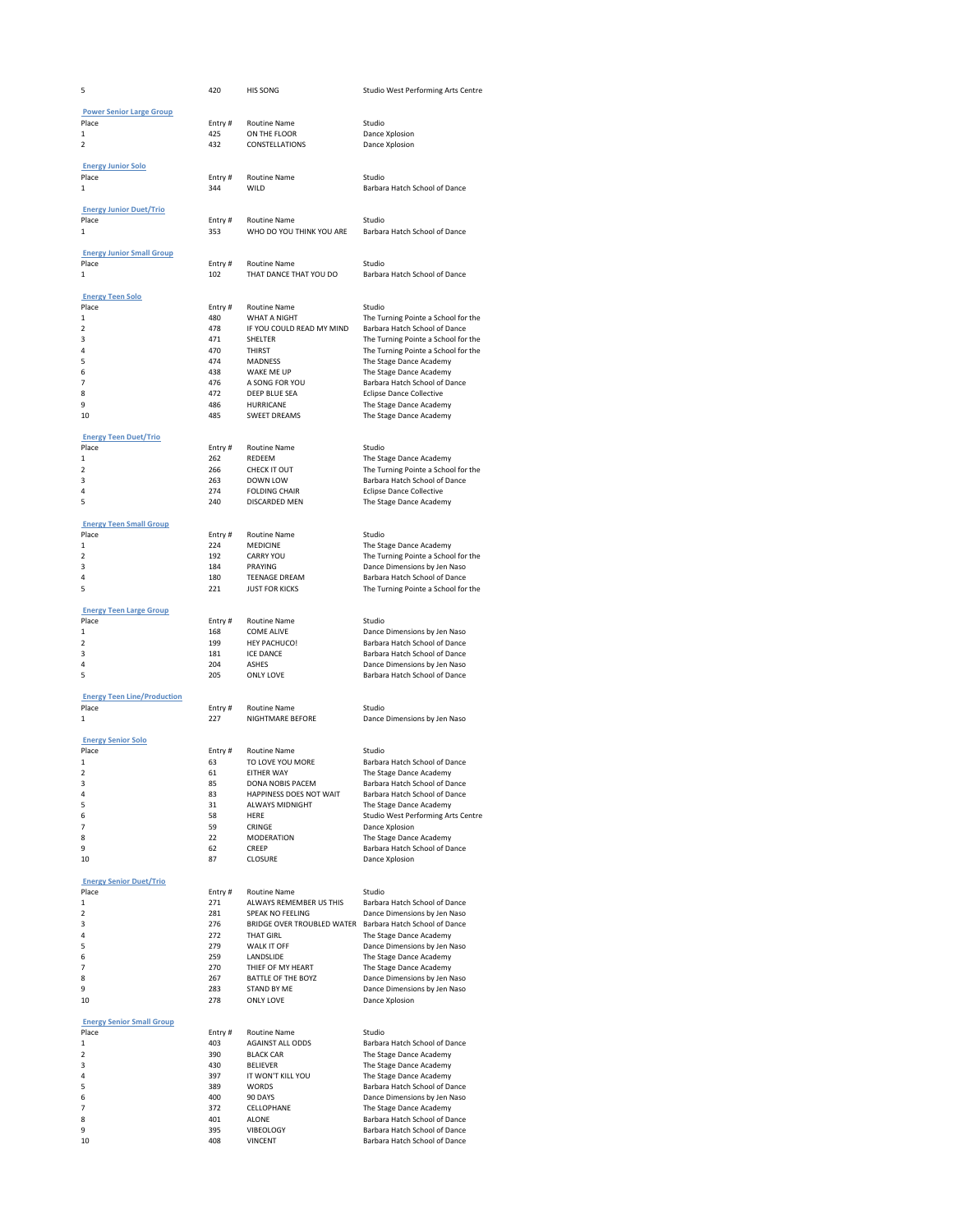| <b>Energy Senior Large Group</b>                                    |            |                                                          |                               |                  |
|---------------------------------------------------------------------|------------|----------------------------------------------------------|-------------------------------|------------------|
| Place                                                               | Entry#     | Routine Name                                             | Studio                        |                  |
| $\,1\,$                                                             | 407        | <b>BODY</b>                                              | The Stage Dance Academy       |                  |
| $\overline{\phantom{a}}$                                            | 429        | A MOMENT LIKE THIS                                       | Barbara Hatch School of Dance |                  |
| 3                                                                   | 418        | <b>LONELY PEOPLE</b>                                     | The Stage Dance Academy       |                  |
| 4                                                                   | 424        | WIND IT UP                                               | The Stage Dance Academy       |                  |
| 5                                                                   | 410        | DON'T STOP ME NOW                                        | Dance Xplosion                |                  |
| 6                                                                   | 409        | BEGINNING OF THE END                                     | Dance Dimensions by Jen Naso  |                  |
| 7                                                                   | 423        | AWAKE MY SOUL                                            | Dance Dimensions by Jen Naso  |                  |
| 8                                                                   | 383        | RIHANNA                                                  | Barbara Hatch School of Dance |                  |
| 9                                                                   | 428        |                                                          |                               |                  |
|                                                                     |            | HERE COMES THE RAIN AGAIN                                | Dance Dimensions by Jen Naso  |                  |
| 10                                                                  | 421        | SPARKLING DIAMONDS                                       | Barbara Hatch School of Dance |                  |
| <b>Energy Senior Line/Production</b>                                |            |                                                          |                               |                  |
| Place                                                               | Entry#     | Routine Name                                             | Studio                        |                  |
| 1                                                                   | 361        | RAIN ON ME                                               | Barbara Hatch School of Dance |                  |
|                                                                     |            |                                                          |                               |                  |
| <b>Highest Scoring Solo of the Copmetition</b>                      |            |                                                          |                               |                  |
| Place                                                               | Entry#     | Routine Name                                             | Studio                        | Dancer           |
| 1                                                                   | 63         | TO LOVE YOU MORE                                         | Barbara Hatch School of Dance | Elizabeth Lantto |
|                                                                     |            |                                                          |                               |                  |
| <b>Highest Scoring Group of the Competition</b>                     |            |                                                          |                               |                  |
| Place                                                               | Entry#     | Routine Name                                             | Studio                        |                  |
| 1                                                                   | 227        | NIGHTMARE BEFORE COMPETITIO Dance Dimensions by Jen Naso |                               |                  |
|                                                                     |            |                                                          |                               |                  |
| <b>Industry Dance Awards Best Jazz</b>                              |            |                                                          |                               |                  |
| Place                                                               | Entry#     | Routine Name                                             | Studio                        |                  |
| $\mathbf{1}$                                                        | 390        | <b>BLACK CAR</b>                                         | The Stage Dance Academy       |                  |
|                                                                     |            |                                                          |                               |                  |
| <b>Industry Dance Awards Best Lyrical/Modern/Contemporary</b>       |            |                                                          |                               |                  |
| Place                                                               | Entry#     | <b>Routine Name</b>                                      | Studio                        |                  |
| 1                                                                   | 403        | AGAINST ALL ODDS                                         | Barbara Hatch School of Dance |                  |
|                                                                     |            |                                                          |                               |                  |
| <b>Industry Dance Awards Best Musical Theater/Novelty/Character</b> |            |                                                          |                               |                  |
| Place                                                               | Entry#     | Routine Name                                             | Studio                        |                  |
|                                                                     |            |                                                          |                               |                  |
| $\mathbf{1}$                                                        | 227        | NIGHTMARE BEFORE                                         | Dance Dimensions by Jen Naso  |                  |
|                                                                     |            |                                                          |                               |                  |
| <b>Industry Dance Awards Best Hip Hop</b>                           |            |                                                          |                               |                  |
| Place                                                               | Entry#     | Routine Name                                             | Studio                        |                  |
| $\mathbf 1$                                                         | 430        | <b>BELIEVER</b>                                          |                               |                  |
|                                                                     |            |                                                          | The Stage Dance Academy       |                  |
|                                                                     |            |                                                          |                               |                  |
| <b>Industry Dance Awards Best Open/Acro/Ballet</b><br>Place         | Entry#     | <b>Routine Name</b>                                      | Studio                        |                  |
| 1                                                                   |            |                                                          |                               |                  |
|                                                                     | 400        | 90 DAYS                                                  | Dance Dimensions by Jen Naso  |                  |
|                                                                     |            |                                                          |                               |                  |
| <b>Industry Dance Awards Best Tap</b><br>Place                      |            | <b>Routine Name</b>                                      | Studio                        |                  |
| $\mathbf{1}$                                                        | Entry#     |                                                          |                               |                  |
|                                                                     | 410        | DON'T STOP ME NOW                                        | Dance Xplosion                |                  |
|                                                                     |            |                                                          |                               |                  |
| <b>People's Choice Award</b><br>Routine                             | Entry#     | Studio                                                   |                               |                  |
| AWAKE MY SOUL                                                       | 423        |                                                          |                               |                  |
|                                                                     |            | Dance Dimensions by Jen Naso                             |                               |                  |
|                                                                     |            |                                                          |                               |                  |
| <b>EnerGy Elite Experience</b><br>Routine                           |            | Studio                                                   |                               |                  |
|                                                                     | Entry#     |                                                          |                               |                  |
| VOGUE                                                               | 127        | <b>Dance Dimensions</b>                                  |                               |                  |
| <b>KEEP ME WARM</b>                                                 | 135<br>172 | <b>Turning Pointe</b>                                    |                               |                  |
| <b>BOTTOM OF THE RIVER</b><br>MISSY                                 |            | Courtney's Dance Force                                   |                               |                  |
|                                                                     | 171        | <b>Stage Dance</b>                                       |                               |                  |
| THUNDERSTRUCK                                                       | 193        | Barbara Hatch School of Dance                            |                               |                  |
| NIGHTMARE BEFORE COMPETITION                                        | 227        | <b>Dance Dimensions</b>                                  |                               |                  |
| RALLY                                                               | 208        | Studio West Performing Arts Centre                       |                               |                  |
| <b>FOOTLOOSE</b>                                                    | 215        | Dance Xplosion                                           |                               |                  |
| <b>RAIN ON ME</b>                                                   | 361        | Barbara Hatch School of Dance                            |                               |                  |
| <b>BODY</b>                                                         | 407        | The Stage Dance Academy                                  |                               |                  |
| SOMEONE IN THE CROWD                                                | 368        | Eclipse                                                  |                               |                  |
| DON'T STOP ME NOW                                                   | 410        | Dance Xplosion                                           |                               |                  |
| SHOW OUT                                                            | 431        | Studio West                                              |                               |                  |

**ADCC** Studio Upper Level Dance Studio

| <b>Judges Awards</b>      |        |                                    |
|---------------------------|--------|------------------------------------|
| Routine                   | Entry# | Studio                             |
| <b>FITHFR</b>             | 61     | The Stage Dance Academy            |
| <b>HFRF</b>               | 58     | Studio West Performing Arts Centre |
| TO LOVE YOU MORE          | 63     | Barbara Hatch School of Dance      |
| MFN IN BI ACK             | 98     | Upper Level Dance Studio           |
| PAINT IT BI ACK           | 106    | Northstar Dance Center             |
| <b>BOOTS</b>              | 131    | The Stage Dance Academy            |
| MISSY                     | 171    | The Stage Dance Academy            |
| VARSITY                   | 206    | Courtney's Dance Force             |
| FOOTLOOSE                 | 215    | Dance Xplosion                     |
| <b>SPACES</b>             | 249    | Studio West Performing Arts Centre |
| BATTI F OF THE BOYS       | 267    | Dance Dimensions by Jen Naso       |
| CHECK IT OUT              | 266    | The Turning Pointe                 |
| LOOK UP                   | 295    | Northstar Dance Center             |
| BEETLEJUICE               | 341    | Courtney's Dance Force             |
| AI WAYS SFARCHING         | 338    | The Turning Pointe                 |
| <b>WORDS</b>              | 389    | Barbara Hatch School of Dance      |
| DON'T STOP ME NOW         | 410    | Dance Xplosion                     |
| <b>BRFAKTIMF</b>          | 362    | Studio West Performing Arts Centre |
| WORK IT                   | 463    | Courtney's Dance Force             |
| THIRST                    | 470    | The Turning Pointe                 |
| IF YOU COULD READ MY MIND | 478    | Barbara Hatch School of Dance      |
|                           |        |                                    |